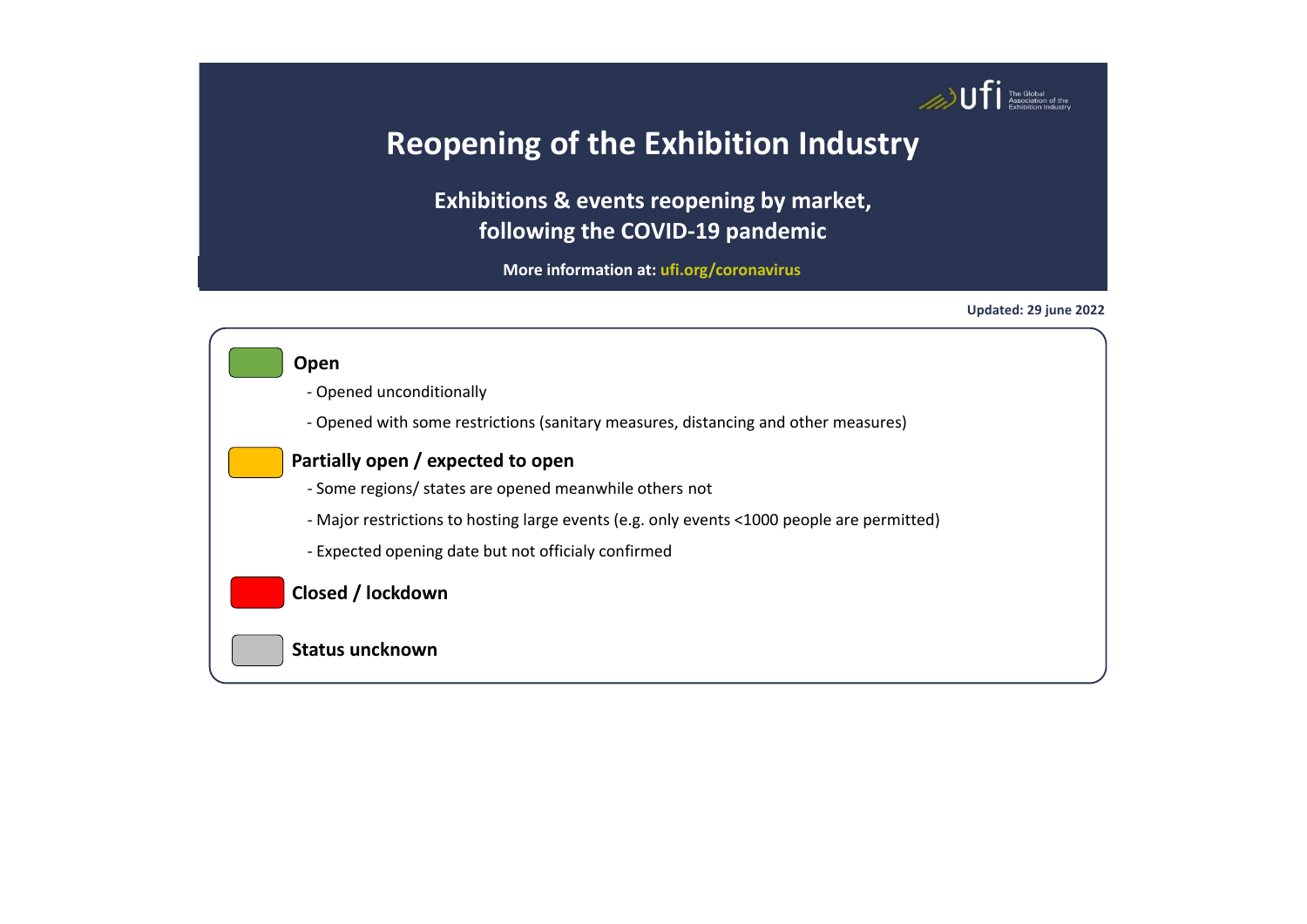|               | <b>ASIA/ PACIFIC</b><br>2022 |              |              |            |      |      |           |  |  |  |
|---------------|------------------------------|--------------|--------------|------------|------|------|-----------|--|--|--|
|               |                              |              |              |            |      |      |           |  |  |  |
| <b>Market</b> | <b>February</b>              | <b>March</b> | <b>April</b> | <b>May</b> | June | July |           |  |  |  |
| Australia     |                              |              |              |            |      |      | More info |  |  |  |
| Cambodia      |                              |              |              |            |      |      |           |  |  |  |
| China         |                              |              |              |            |      |      |           |  |  |  |
| Hong Kong     |                              |              |              |            |      |      | More info |  |  |  |
| India         |                              |              |              |            |      |      |           |  |  |  |
| Indonesia     |                              |              |              |            |      |      |           |  |  |  |
| Japan         |                              |              |              |            |      |      | More info |  |  |  |
| Macau         |                              |              |              |            |      |      |           |  |  |  |
| Malaysia      |                              |              |              |            |      |      | More info |  |  |  |
| Myanmar       |                              |              |              |            |      |      |           |  |  |  |
| New Zealand   |                              |              |              |            |      |      | More info |  |  |  |
| Pakistan      |                              |              |              |            |      |      |           |  |  |  |
| Philippines   |                              |              |              |            |      |      |           |  |  |  |
| Singapore     |                              |              |              |            |      |      | More info |  |  |  |
| South Korea   |                              |              |              |            |      |      | More info |  |  |  |
| Taiwan        |                              |              |              |            |      |      | More info |  |  |  |
| Thailand      |                              |              |              |            |      |      | More info |  |  |  |
| Vietnam       |                              |              |              |            |      |      | More info |  |  |  |

## $\text{Hence} \begin{minipage}{0.9\linewidth} \begin{tabular}{|c|c|} \hline \multicolumn{3}{|c|}{\text{The Global}} & \multicolumn{3}{|c|}{\text{The Global}} \\ \multicolumn{3}{|c|}{\text{Asosociation of the}} & \multicolumn{3}{|c|}{\text{Exchibition Indusity}} \end{tabular} \end{minipage}$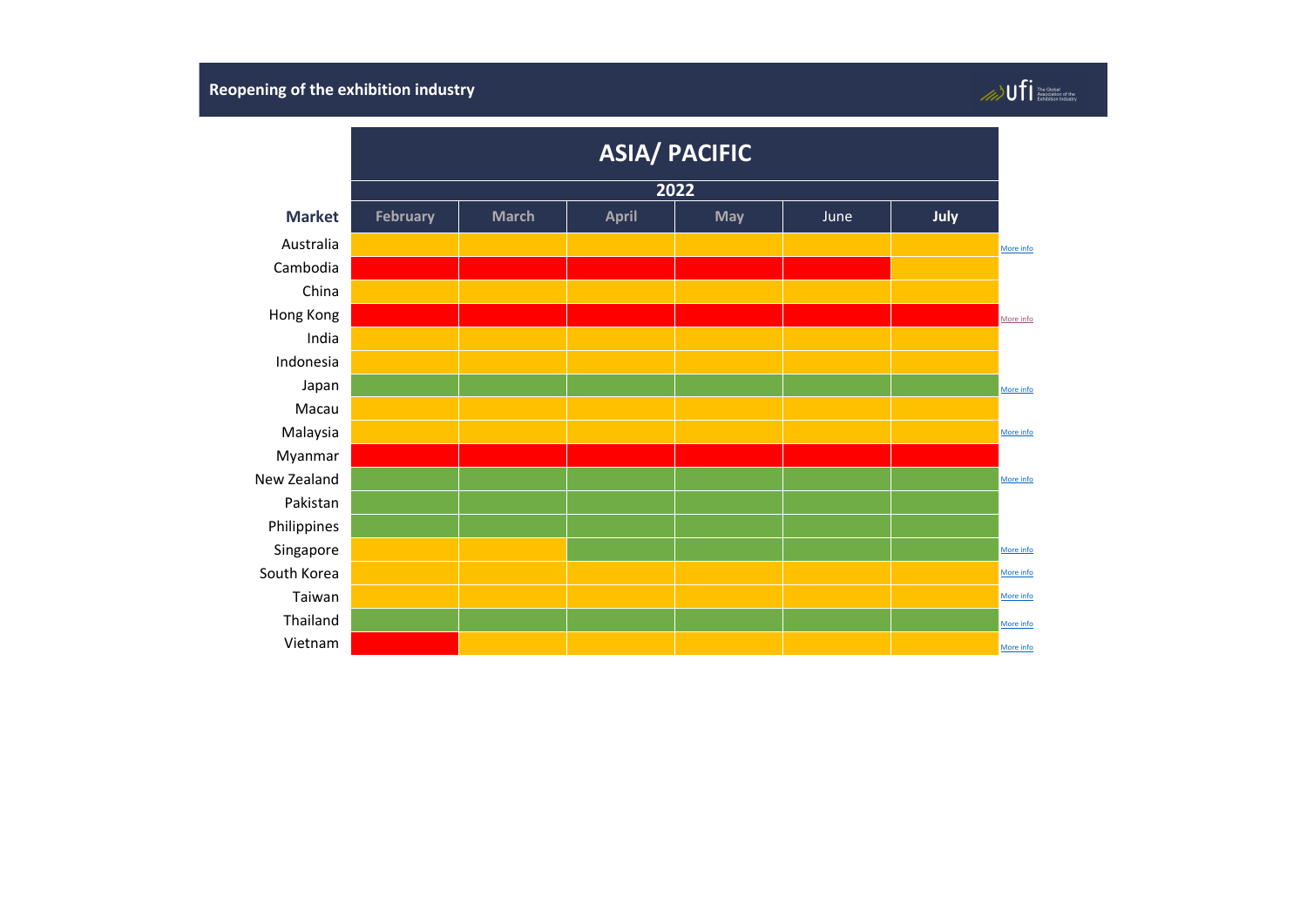|                 |                 | <b>EUROPE</b> |              |            |      |      |           |  |  |
|-----------------|-----------------|---------------|--------------|------------|------|------|-----------|--|--|
|                 | 2022            |               |              |            |      |      |           |  |  |
| <b>Market</b>   | <b>February</b> | <b>March</b>  | <b>April</b> | <b>May</b> | June | July |           |  |  |
| Austria         |                 |               |              |            |      |      | More info |  |  |
| Belgium         |                 |               |              |            |      |      | More info |  |  |
| <b>Bulgaria</b> |                 |               |              |            |      |      | More info |  |  |
| Croatia         |                 |               |              |            |      |      |           |  |  |
| Denmark         |                 |               |              |            |      |      | More info |  |  |
| Finland         |                 |               |              |            |      |      |           |  |  |
| France          |                 |               |              |            |      |      | More info |  |  |
| Germany         |                 |               |              |            |      |      | More info |  |  |
| Greece          |                 |               |              |            |      |      | More info |  |  |
| Hungary         |                 |               |              |            |      |      |           |  |  |
| Italy           |                 |               |              |            |      |      | More info |  |  |
| Ireland         |                 |               |              |            |      |      |           |  |  |
| Latvia          |                 |               |              |            |      |      | More info |  |  |
| Lithuania       |                 |               |              |            |      |      | More info |  |  |
| Luxembourg      |                 |               |              |            |      |      | More info |  |  |
| Netherlands     |                 |               |              |            |      |      | More info |  |  |
| Poland          |                 |               |              |            |      |      | More info |  |  |
| Portugal        |                 |               |              |            |      |      | More info |  |  |
| Russia          |                 |               |              |            |      |      | More info |  |  |
| Spain           |                 |               |              |            |      |      |           |  |  |
| Sweden          |                 |               |              |            |      |      | More info |  |  |
| Switzerland     |                 |               |              |            |      |      | More info |  |  |
| Turkey          |                 |               |              |            |      |      | More info |  |  |
| Ukraine         |                 |               |              |            |      |      | More info |  |  |
| UK              |                 |               |              |            |      |      | More info |  |  |

# $\begin{picture}(120,140)(-140,140)(-140,140){\line(1,0){15}} \put(140,140){\line(1,0){15}} \put(140,140){\line(1,0){15}} \put(140,140){\line(1,0){15}} \put(140,140){\line(1,0){15}} \put(140,140){\line(1,0){15}} \put(140,140){\line(1,0){15}} \put(140,140){\line(1,0){15}} \put(140,140){\line(1,0){15}} \put(140,140){$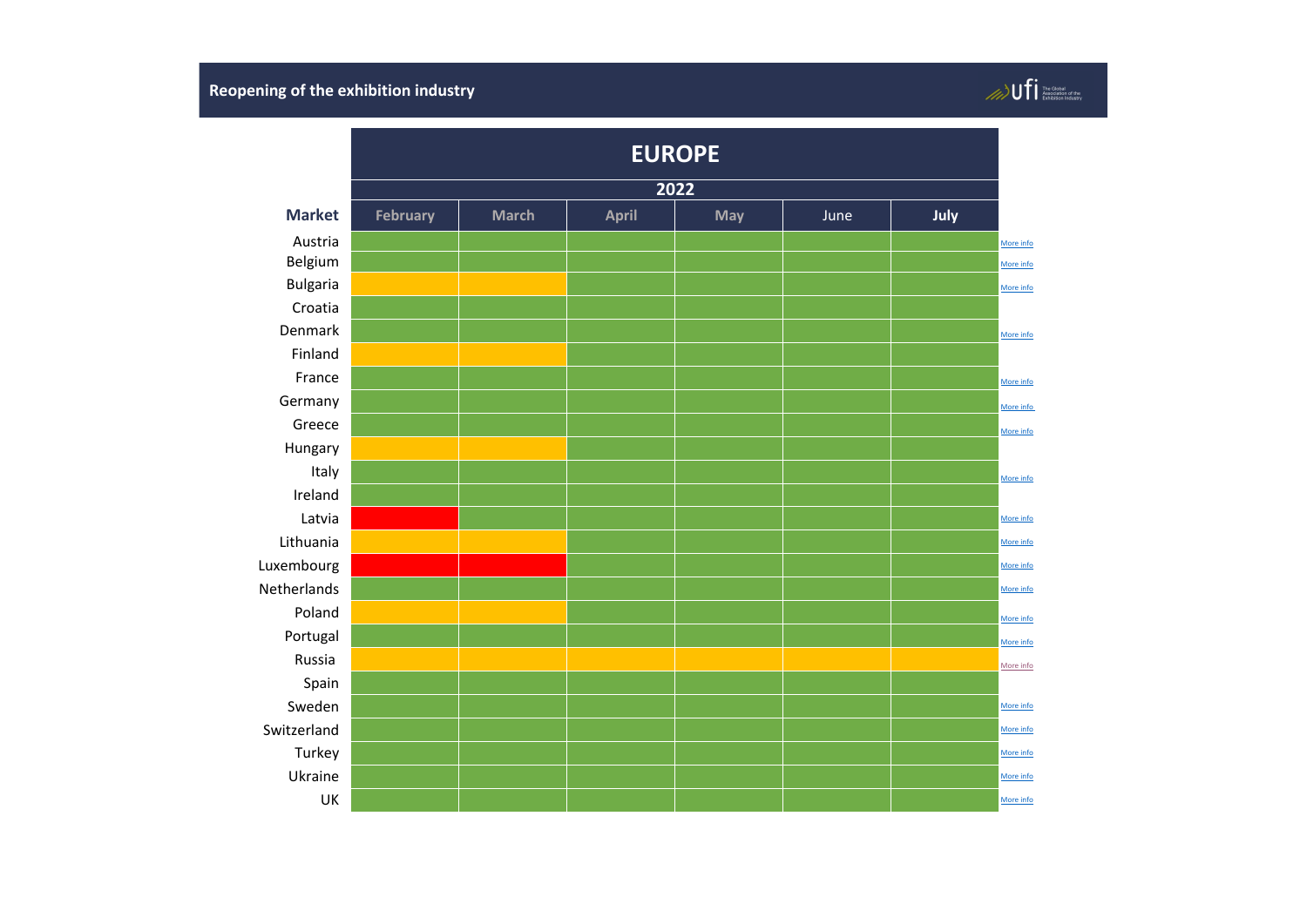#### **Market February March April May** June **July** Algeria [More info](https://www.safex.dz/protocole-sanitaire-manifestations-economiques-organisees-dans-lenceinte-du-palais/) Bahrain Marchine and [More info](https://www.bna.bh/en/news?cms=q8FmFJgiscL2fwIzON1%2BDv372YLiA9JzXTN3nTxyBXk%3D)rmation and the control of the control of the control of the control of the control of the control of the control of the control of the control of the control of the control of the control of Egypt Iraq Jordan Kuwait  $\begin{vmatrix} 1 & 0 & 0 \end{vmatrix}$  , and  $\begin{vmatrix} 1 & 0 & 0 \end{vmatrix}$  , and  $\begin{vmatrix} 1 & 0 & 0 \end{vmatrix}$  , and  $\begin{vmatrix} 1 & 0 & 0 \end{vmatrix}$  , and  $\begin{vmatrix} 1 & 0 & 0 \end{vmatrix}$  , and  $\begin{vmatrix} 1 & 0 & 0 \end{vmatrix}$ Lebanon Lybia Morocco Oman Qatar Rwanda Saudi Arabia [More info](https://www.arabnews.com/node/1856346/saudi-arabia) and More info and More info and More info and More info and More info and More info and South Africa Syria UAE **International Constitution and Constitution** and Constitution and Constitution and Constitution and Constitu Zambia **di provincia di provincia di provincia di provincia di provincia di provincia di provincia di provincia di provincia di provincia di provincia di provincia di provincia di provincia di provincia di provincia di pro** Zimbabwe **MEA 2022**

### $\text{Hence} \begin{minipage}{0.9\linewidth} \begin{tabular}{|c|c|} \hline \multicolumn{3}{|c|}{\text{The Global}} \\ \multicolumn{3}{|c|}{\text{The Global}} \\ \multicolumn{3}{|c|}{\text{Exolution}} \\ \hline \multicolumn{3}{|c|}{\text{Exhibition}} \\ \hline \multicolumn{3}{|c|}{\text{Exhibition}} \\ \hline \multicolumn{3}{|c|}{\text{F}} \\ \hline \multicolumn{3}{|c|}{\text{Exhibition}} \\ \hline \multicolumn{3}{|c|}{\text{F}} \\ \hline \multicolumn{3}{|c|}{\text{Exolution}} \\ \hline \multicolumn{$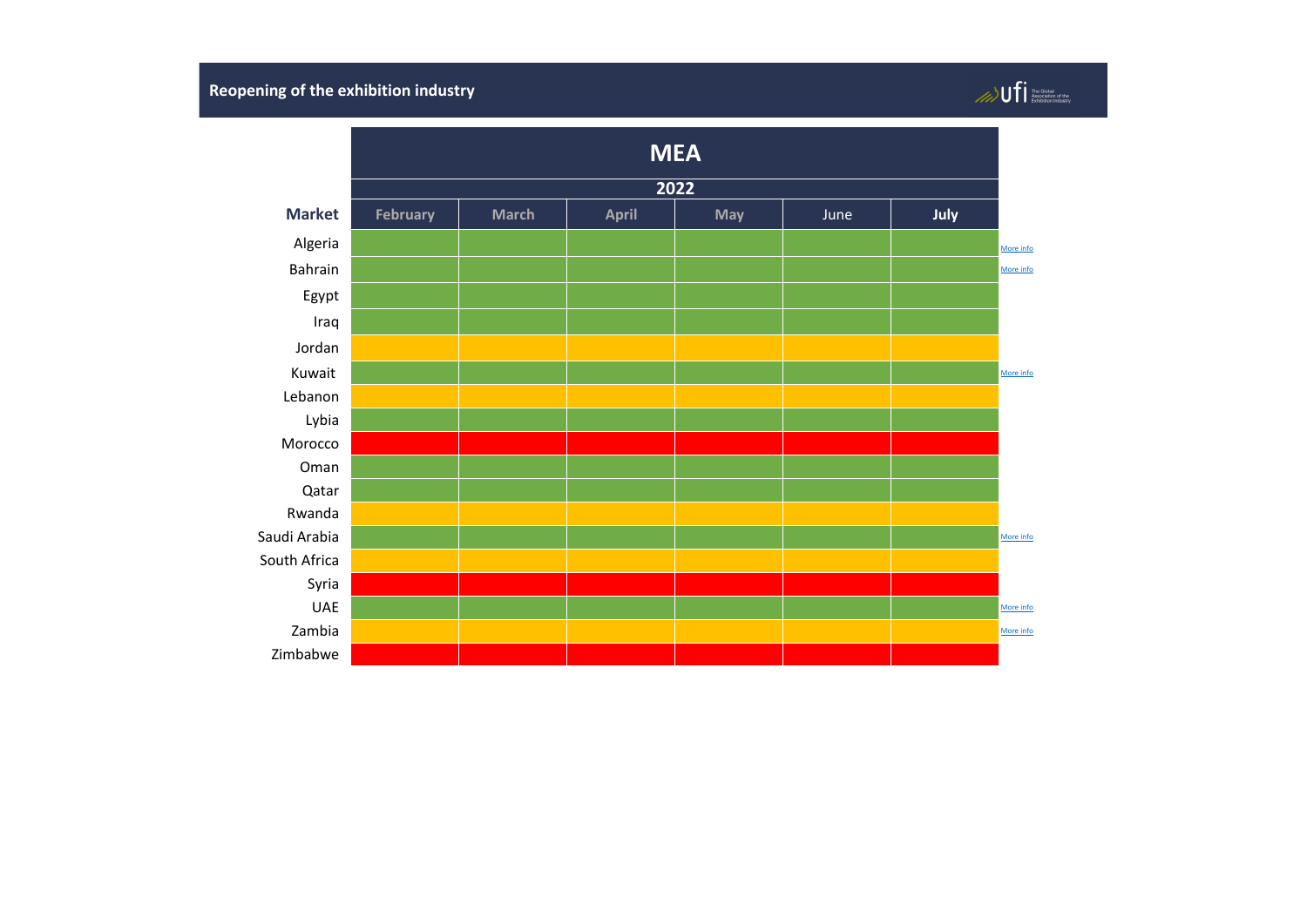### **Market February March April May** June **July** Argentina Bolivia Brazil Canada [More info](https://businessevents.destinationcanada.com/en-CA/information-for-planners#wherecanimeet)rmation and the control of the control of the control of the control of the control of the control of the control of the control of the control of the control of the control of the control of the control of  $\textsf{Costa\,Rica}$  , and the information of the information  $\textsf{Costa\,Rica}$  , and the information of the information of the information of the information of the information of the information of the information of the informat Cuba Chile Colombia Ecuador El Salvador Guatemala Honduras **Mexico di provincia di provincia di provincia di provincia di provincia di provincia di provincia di provincia di provincia di provincia di provincia di provincia di provincia di provincia di provincia di provincia di pro** Panama Peru **[More info](https://busquedas.elperuano.pe/normaslegales/decreto-supremo-que-prorroga-el-estado-de-emergencia-naciona-decreto-supremo-n-123-2021-pcm-1964882-1/)rmation and the contract of the contract of the contract of the contract of the contract of the contract of the contract of the contract of the contract of the contract of the contract of the contract of the** Uruguay USA [More info](https://www.northstarmeetingsgroup.com/News/Industry/Coronavirus-states-cities-reopening-COVID-19-new-cases?utm_source=eNewsletter&utm_medium=Email&utm_campaign=eltrMtgNews&oly_enc_id=8197H2313767B1M#Nevada) and the contract of the contract of the contract of the contract of the contract of the contract of the contract of the contract of the contract of the contract of the contract of the contract of the contract **AMERICAS 2022**

### $\text{Hence: } \begin{minipage}{0.9\linewidth} \begin{tabular}{|c|c|} \hline \multicolumn{3}{|c|}{\textbf{The Global} } \\ \hline \multicolumn{3}{|c|}{\textbf{The Global} } \\ \hline \multicolumn{3}{|c|}{\textbf{Exhibition} } \\ \hline \multicolumn{3}{|c|}{\textbf{Exhibition} } \\ \hline \multicolumn{3}{|c|}{\textbf{C} } \\ \hline \end{tabular} \end{minipage}$